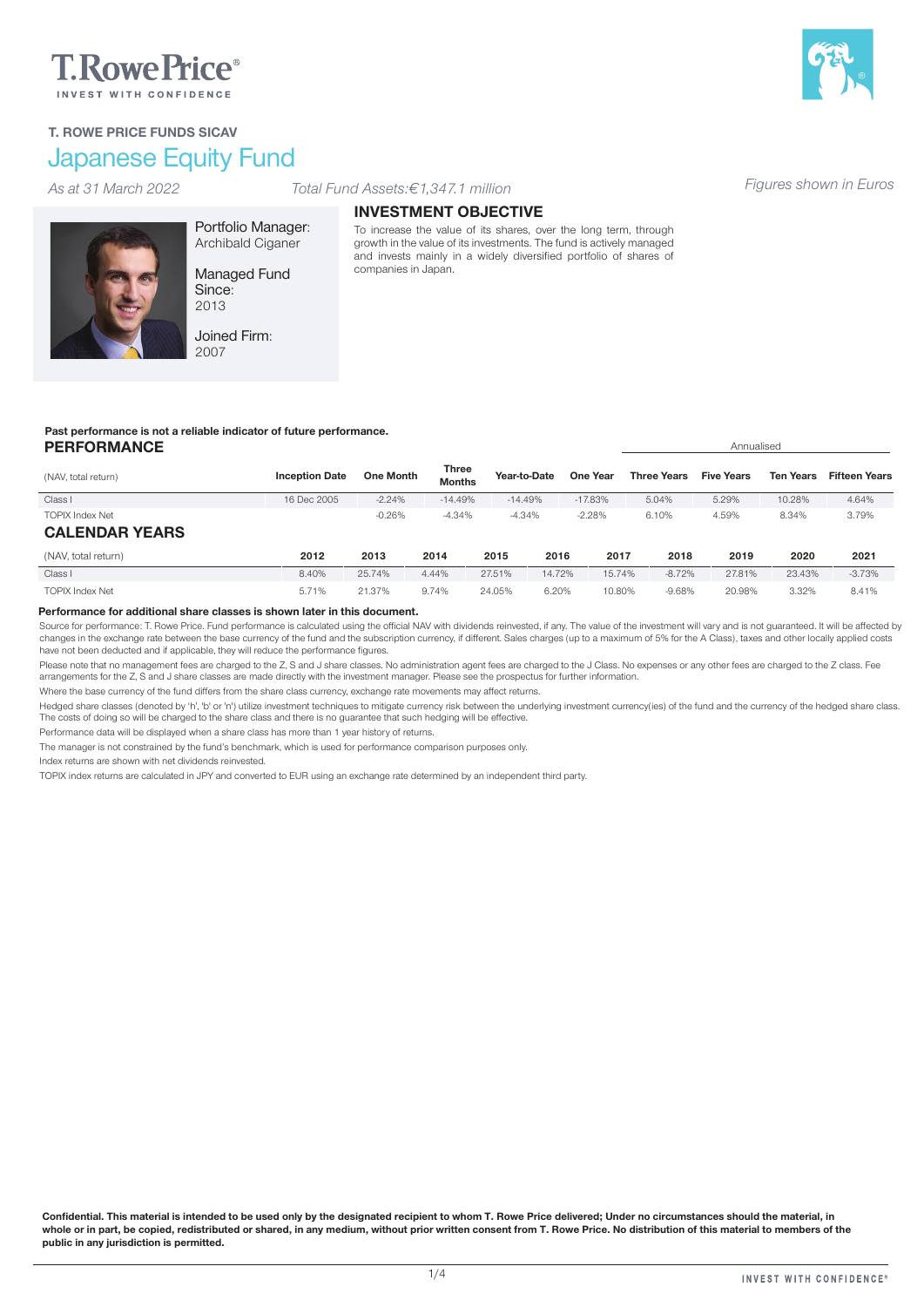# TOP 10 ISSUERS

| <b>Issuer</b>                | Industry                        | % of Fund |
|------------------------------|---------------------------------|-----------|
| Keyence                      | <b>Electric Appliances</b>      | 5.6       |
| Hoshizaki                    | Machinery                       | 4.7       |
| Nippon Telegraph & Telephone | Information & Communication     | 4.6       |
| Suzuki Motor                 | <b>Transportation Equipment</b> | 4.4       |
| SOFTBANK GROUP CORP          | Information & Communication     | 4.4       |
| Daikin Industries            | Machinery                       | 4.0       |
| <b>Recruit Holdings</b>      | Services                        | 3.0       |
| Fujitec                      | Machinery                       | 2.9       |
| Daio Paper                   | Pulp And Paper                  | 2.8       |
| SMS                          | <b>Services</b>                 | 2.6       |

The information shown does not reflect any ETFs that may be held in the portfolio.

# MARKET CAPITALIZATION DIVERSIFICATION



# SECTOR DIVERSIFICATION

| <b>Sector</b>                | % of Fund |        | Fund vs. Comparator<br><b>Benchmark</b> |
|------------------------------|-----------|--------|-----------------------------------------|
| Auto & Transp Equip          | 6.4       | $-2.6$ |                                         |
| <b>Banks</b>                 | 0.0       | $-5.3$ |                                         |
| Commercial & Wholesale Trade | 0.0       | $-6.1$ |                                         |
| Constr & Materials           | 1.2       | $-2.3$ |                                         |
| Elec App & Prec Instr        | 14.2      | $-6.4$ |                                         |
| Flectric Power And Gas       | 0.0       | $-1.1$ |                                         |
| <b>Energy Resources</b>      | 0.0       | $-0.8$ |                                         |
| <b>Financials Fx Banks</b>   | 0.8       | $-3.4$ |                                         |
| Foods                        | 0.7       | $-2.6$ |                                         |
| IT & Services & Others       | 39.7      |        | 23.1                                    |
| Machinery                    | 16.4      |        | 11.1                                    |
| Pharmaceutical               | 5.2       |        | 0.3                                     |
| Raw Materials And Chemicals  | 7.6       |        | 0.5                                     |
| Real Estate                  | 2.1       |        | 0.2                                     |
| Retail Trade                 | 3.1       | $-1.1$ |                                         |
| Steel And Nonferrous Metals  | 1.9       |        | 0.2                                     |
| Transportation & Logistics   | 0.0       | $-4.3$ |                                         |

Source: Tokyo Stock Exchange. T. Rowe Price uses the TOPIX structure for sector and industry reporting for this product.

The comparator benchmark data is for the TOPIX Index Net.

# PORTFOLIO CHARACTERISTICS

|                                                      | Fund    | Comparator<br><b>Benchmark</b> |
|------------------------------------------------------|---------|--------------------------------|
| Price to Earnings (Current Fiscal Year)*#1           | 24.5X   | 14.6X                          |
| Return on Equity (Current Fiscal Year) <sup>‡†</sup> | 10.6%   | 11.2%                          |
| Price to Book <sup>+</sup>                           | 2.8X    | 1.5X                           |
| Investment Weighted Median Market Cap (mm)**         | €8.595  | €19.635                        |
| Investment Weighted Average Market Cap (mm)          | €27.538 | €39.395                        |
| Number of Holdings                                   | 65      | 2,175                          |
| Top 20 Holdings as % of Total                        | 58.8%   | 29.8%                          |
| Percent of Portfolio in Cash                         | 0.6%    |                                |
| Projected Earnings Growth Rate (3-5 Years)*#1        | 17.8    | 15.3                           |
|                                                      |         |                                |

\*Source I/B/E/S © 2021 Refinitiv. All rights reserved.

‡Statistics are based on investment-weighted median.

†These statistics are based on the portfolio's underlying holdings and are not a projection of future portfolio performance. Actual results may vary.

\*\*Investment Weighted Market Cap is calculated in USD and converted to EUR using an exchange rate determined by an independent third party.

#### RISK/RETURN CHARACTERISTICS (Five Years as of Month End)

|                               | Fund   | Comparator<br><b>Benchmark</b> |
|-------------------------------|--------|--------------------------------|
| Annualised Standard Deviation | 15.23% | 12.13%                         |
| Alpha                         | 0.38%  | 0.00%                          |
| Beta                          | 1.15   | 1.00                           |
| R-Squared                     | 0.83   | 1.00                           |
| <b>Information Ratio</b>      | 0.10   | 0.00                           |
| Sharpe Ratio                  | 0.32   | 0.35                           |
| <b>Tracking Error</b>         | 7.07%  | 0.00%                          |

Statistics based on monthly returns of Class I shares.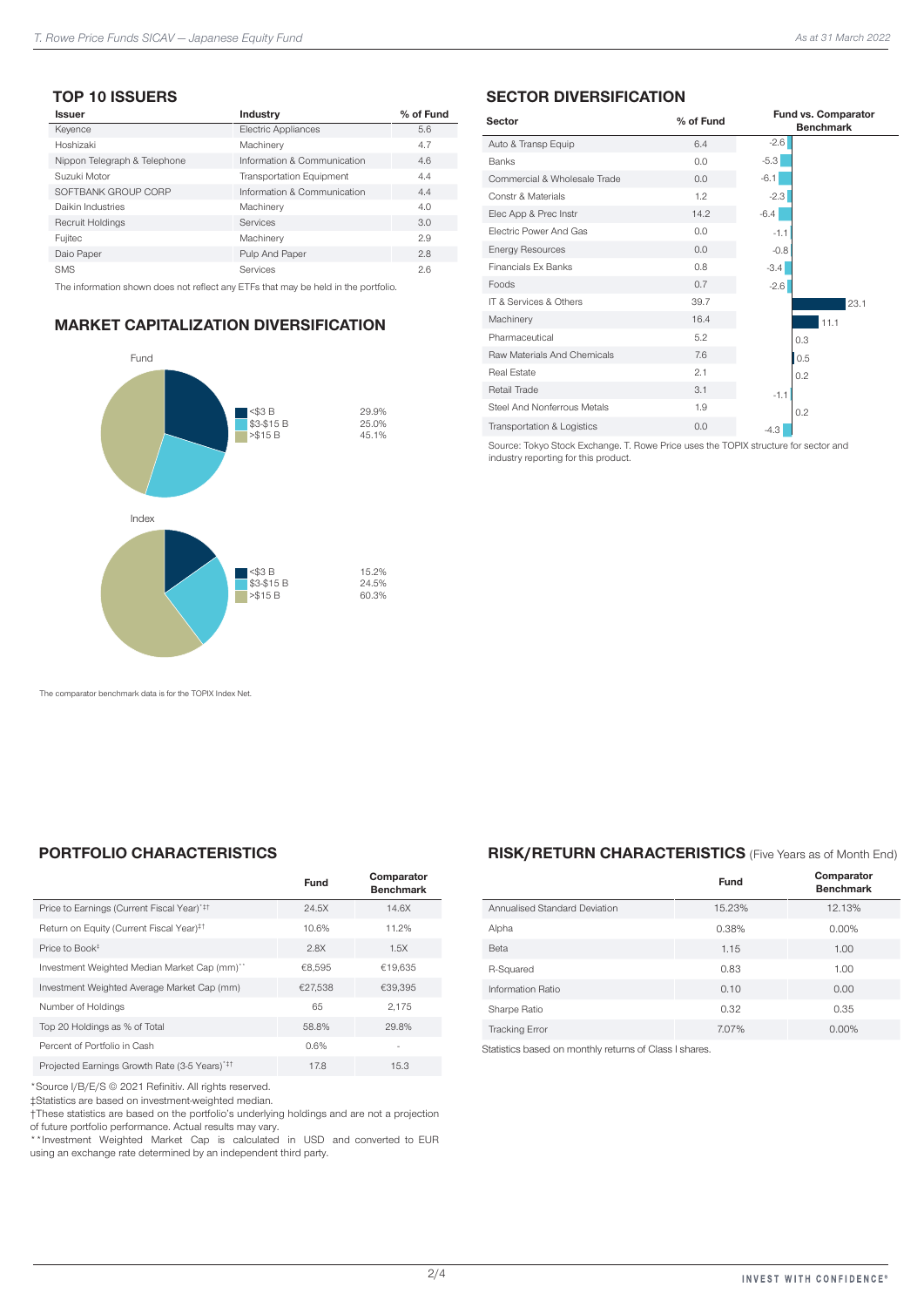#### Past performance is not a reliable indicator of future performance. **PERFORMANCE**

Annualised

|                               |                   |                     |                               |                  |             |                          |                      |              |                          |        | Since Class Inception          |
|-------------------------------|-------------------|---------------------|-------------------------------|------------------|-------------|--------------------------|----------------------|--------------|--------------------------|--------|--------------------------------|
| (NAV, total return)           | Inception<br>Date | One<br><b>Month</b> | <b>Three</b><br><b>Months</b> | Year-to-<br>Date | One<br>Year | <b>Three</b><br>Years    | <b>Five</b><br>Years | Ten<br>Years | <b>Fifteen</b><br>Years  | Fund   | Comparator<br><b>Benchmark</b> |
| Class A                       | 11 Apr 2006       | $-2.30%$            | $-14.67%$                     | $-14.67%$        | $-18.58%$   | 4.09%                    | 4.33%                | 9.28%        | 3.67%                    |        |                                |
| Class Q                       | 28 Oct 2014       | $-2.27%$            | $-14.53%$                     | $-14.53%$        | $-17.92%$   | 4.98%                    | 5.20%                |              |                          | 10.31% | 8.45%                          |
| Class Id                      | 11 Mar 2020       | $-2.33%$            | $-14.53%$                     | $-14.53%$        | $-17.95%$   | $\overline{\phantom{a}}$ |                      |              | $\overline{\phantom{0}}$ | 8.60%  | 13.20%                         |
| <b>TOPIX Index Net</b>        |                   | $-0.26%$            | $-4.34%$                      | $-4.34%$         | $-2.28%$    | 6.10%                    | 4.59%                | 8.34%        | 3.79%                    |        |                                |
| Class Ah (EUR)                | 14 Sep 2017       | 1.95%               | $-12.32%$                     | $-12.32%$        | $-17.03%$   | 5.62%                    | ٠                    |              | $\overline{\phantom{a}}$ | 4.15%  | 5.27%                          |
| Class Qh (EUR)                | 12 Oct 2017       | 2.43%               | $-11.64%$                     | $-11.64%$        | $-15.43%$   | 6.98%                    |                      |              |                          | 4.59%  | 4.27%                          |
| Class Ih (EUR)                | 20 Apr 2018       | 1.75%               | $-11.90%$                     | $-11.90%$        | $-15.55%$   | 6.91%                    |                      |              |                          | 3.88%  | 3.93%                          |
| TOPIX Index Net Hedged to EUR |                   | 3.88%               | $-1.70%$                      | $-1.70%$         | 0.78%       | 8.23%                    |                      |              |                          |        |                                |
| Class Qd (GBP)                | 16 Apr 2018       | $-1.31%$            | $-14.01%$                     | $-14.01%$        | $-18.60%$   | 4.16%                    | ٠                    |              | $\overline{\phantom{a}}$ | 3.65%  | 3.99%                          |
| TOPIX Index Net (GBP)         |                   | 0.68%               | $-3.72%$                      | $-3.72%$         | $-3.06%$    | 5.41%                    |                      |              |                          |        |                                |
| Class A (JPY)                 | 17 Jan 2018       | 1.75%               | $-11.93%$                     | $-11.93%$        | $-15.58%$   | 6.89%                    |                      |              | ٠                        | 2.40%  | 2.81%                          |
| Class I (JPY)                 | 22 May 2018       | 1.83%               | $-11.73%$                     | $-11.73%$        | $-14.80%$   | 7.85%                    |                      |              | $\overline{\phantom{a}}$ | 3.72%  | 4.03%                          |
| TOPIX Index Net (JPY)         |                   | 4.12%               | $-1.35%$                      | $-1.35%$         | 1.62%       | 9.08%                    |                      |              |                          |        |                                |
| Class Ah (USD)                | 06 Sep 2018       | 1.39%               | $-12.17%$                     | $-12.17%$        | $-15.84%$   | 7.27%                    | ÷,                   |              | $\overline{\phantom{a}}$ | 4.48%  | 7.41%                          |
| Class Qh (USD)                | 18 Sep 2019       | 1.51%               | $-11.86%$                     | $-11.86%$        | $-14.74%$   |                          |                      |              |                          | 10.17% | 11.06%                         |
| TOPIX Index Net Hedged to USD |                   | 3.96%               | $-1.44%$                      | $-1.44%$         | 1.66%       | 10.02%                   |                      |              |                          |        |                                |
| Class I (USD)                 | 20 Feb 2017       | $-3.36%$            | $-16.38%$                     | $-16.38%$        | $-22.38%$   | 4.61%                    | 6.06%                |              | $\sim$                   | 6.10%  | 5.31%                          |
| Class A (USD)                 | 16 Nov 2017       | $-3.46%$            | $-16.56%$                     | $-16.56%$        | $-23.06%$   | 3.62%                    |                      |              | ٠                        | 1.95%  | 2.67%                          |
| Class Q (USD)                 | 19 Oct 2018       | $-3.24%$            | $-16.28%$                     | $-16.28%$        | $-22.28%$   | 4.61%                    |                      |              |                          | 2.97%  | 3.98%                          |
| Class S (USD)                 | 02 Jul 2021       |                     |                               |                  |             |                          |                      |              |                          |        |                                |
| TOPIX Index Net (USD)         |                   | $-1.20%$            | $-6.40%$                      | $-6.40%$         | $-7.49%$    | 5.77%                    | 5.42%                |              |                          |        |                                |

#### CALENDAR YEARS

| (NAV, total return)           | 2012      | 2013   | 2014                     | 2015   | 2016   | 2017                     | 2018                     | 2019   | 2020   | 2021       |
|-------------------------------|-----------|--------|--------------------------|--------|--------|--------------------------|--------------------------|--------|--------|------------|
| Class A                       | 7.24%     | 24.74% | 3.47%                    | 26.41% | 13.57% | 14.75%                   | $-9.52%$                 | 26.62% | 22.30% | $-4.59%$   |
| Class Q                       |           |        | $\overline{\phantom{a}}$ | 27.48% | 14.60% | 15.64%                   | $-8.79%$                 | 27.72% | 23.37% | $-3.77%$   |
| Class Id                      |           |        | $\sim$                   |        | ٠      | $\overline{\phantom{a}}$ | $\sim$                   | ٠      | $\sim$ | $-3.79%$   |
| <b>TOPIX Index Net</b>        | 5.71%     | 21.37% | 9.74%                    | 24.05% | 6.20%  | 10.80%                   | $-9.68%$                 | 20.98% | 3.32%  | 8.41%      |
| Class Ah (EUR)                | $\bar{a}$ |        |                          |        |        |                          | $-16.14%$                | 21.41% | 26.09% | $-3.11%$   |
| Class Qh (EUR)                |           |        |                          |        |        |                          | $-15.56%$                | 23.75% | 26.10% | $-1.64%$   |
| Class Ih (EUR)                |           |        |                          |        |        |                          | $\sim$                   | 22.67% | 26.73% | $-1.35%$   |
| TOPIX Index Net Hedged to EUR |           |        |                          |        |        | $\overline{\phantom{a}}$ | $-17.27%$                | 16.95% | 6.11%  | 11.69%     |
| Class Qd (GBP)                | $\sim$    |        |                          |        |        |                          | $\sim$                   | 21.27% | 30.57% | $-10.11%$  |
| TOPIX Index Net (GBP)         |           |        |                          |        |        |                          | $\overline{\phantom{a}}$ | 14.21% | 9.14%  | 1.69%      |
| Class A (JPY)                 | ٠         | $\sim$ |                          |        |        |                          | $\sim$                   | 22.68% | 26.91% | $-1.49%$   |
| Class I (JPY)                 |           |        |                          |        |        |                          |                          | 23.72% | 28.06% | $-0.57%$   |
| TOPIX Index Net (JPY)         |           |        |                          |        |        |                          | $\sim$                   | 17.67% | 6.99%  | 12.38%     |
| Class Ah (USD)                |           |        |                          |        |        |                          | ٠                        | 24.91% | 28.13% | $-2.28%$   |
| Class Qh (USD)                | ٠         |        |                          |        |        |                          |                          | ÷,     | 28.85% | $-0.41%$   |
| TOPIX Index Net Hedged to USD |           |        |                          |        |        |                          | $\overline{\phantom{a}}$ | 20.51% | 7.91%  | 12.53%     |
| Class I (USD)                 | ٠         | $\sim$ | ٠                        | ٠      | ٠      | $\overline{\phantom{a}}$ | $-13.04%$                | 25.42% | 34.97% | $-11.00\%$ |
| Class A (USD)                 |           |        |                          |        |        |                          | $-13.75%$                | 24.13% | 33.73% | $-11.83%$  |
| Class Q (USD)                 |           |        |                          |        |        |                          |                          | 25.26% | 34.88% | $-11.04%$  |
| TOPIX Index Net (USD)         | $\sim$    |        |                          |        |        | $\overline{\phantom{a}}$ | $-14.02%$                | 18.79% | 12.62% | 0.76%      |

#### Past performance is not a reliable indicator of future performance.

Source for performance: T. Rowe Price. Fund performance is calculated using the official NAV with dividends reinvested, if any. The value of the investment will vary and is not quaranteed. It will be affected by changes in the exchange rate between the base currency of the fund and the subscription currency, if different. Sales charges (up to a maximum of 5% for the A Class), taxes and other locally applied costs have not been deducted and if applicable, they will reduce the performance figures.

Please note that no management fees are charged to the Z, S and J share classes. No administration agent fees are charged to the J Class. No expenses or any other fees are charged to the J Class. No expenses or any other f arrangements for the Z, S and J share classes are made directly with the investment manager. Please see the prospectus for further information.

Where the base currency of the fund differs from the share class currency, exchange rate movements may affect returns.

Hedged share classes (denoted by 'h', 'b' or 'n') utilize investment techniques to mitigate currency risk between the underlying investment currency(ies) of the fund and the currency of the hedged share class. The costs of doing so will be charged to the share class and there is no guarantee that such hedging will be effective.

Performance data will be displayed when a share class has more than 1 year history of returns.

This benchmark is shown for comparison purposes only.

Index returns are shown with reinvestment of dividends after the deduction of withholding taxes.

TOPIX index returns are calculated in JPY and converted to EUR using an exchange rate determined by an independent third party.